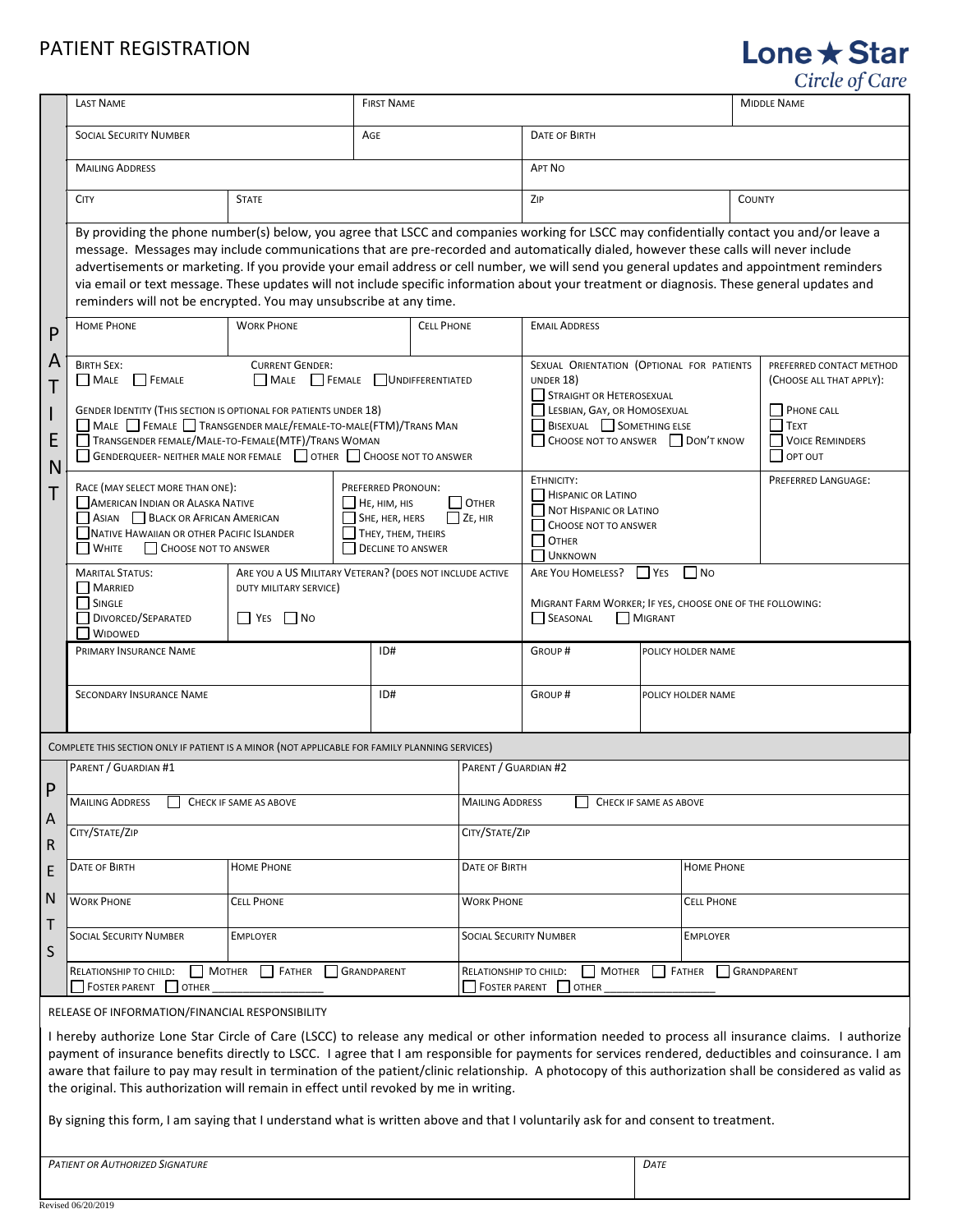# Household/Family Size and Annual Income:

Lone Star Circle of Care is a Federally Qualified Health Center (FQHC). To meet certain program requirements, we must gather the following information on all patients.

Instructions: Please find your household size on the left and then answer the questions on the right. A household means a person or a married couple and any children under the age of 19 living in the same home. Include any children that you are taking care of that are living in your home without their parents. Yearly income is defined as all money received, before taxes.

| Total number in your<br>household<br>Including you.<br>(Please Circle) | Only check the "Yes" Or "No" box below for the row<br>that corresponds to the number of people in your<br>household. |     |                | Write annual income in only<br>ONE box below.           |
|------------------------------------------------------------------------|----------------------------------------------------------------------------------------------------------------------|-----|----------------|---------------------------------------------------------|
| $\mathbf{1}$                                                           | Household Annual<br>Income less than<br>\$25,760?                                                                    | Yes | No             | If Yes, What is your household<br>annual income?<br>\$  |
| $\overline{2}$                                                         | Household Annual<br>Income less than<br>\$34,840?                                                                    | Yes | No             | If Yes, What is your household<br>annual income?<br>\$  |
| 3                                                                      | Household Annual<br>Income less than<br>\$43,920?                                                                    | Yes | No             | If Yes, What is your household<br>annual income?        |
| $\overline{4}$                                                         | Household Annual<br>Income less than<br>\$53,000?                                                                    | Yes | No             | If Yes, What is your household<br>annual income?        |
| 5                                                                      | Household Annual<br>Income less than<br>\$62,080?                                                                    | Yes | $No$ $\Box$    | If Yes, What is your household<br>annual income?<br>\$. |
| 6                                                                      | Household Annual<br>Income less than<br>\$71.160?                                                                    | Yes | No             | If Yes, What is your household<br>annual income?<br>\$. |
| 7                                                                      | Household Annual<br>Income less than<br>\$80,240?                                                                    | Yes | No             | If Yes, What is your household<br>annual income?        |
| 8                                                                      | Household Annual<br>Income less than<br>\$89,320?                                                                    | Yes | No             | If Yes, What is your household<br>annual income?        |
| 9                                                                      | Household Annual<br>Income less than<br>\$98,400?                                                                    | Yes | N <sub>0</sub> | If Yes, What is your household<br>annual income?<br>\$  |
| 10                                                                     | Household Annual<br>Income less than<br>\$107,480?                                                                   | Yes | No             | If Yes, What is your household<br>annual income?<br>\$  |

### Transportation:

Do you ever miss, reschedule, or cancel appointments due to transportation problems? (Please check one) Yes  $\Box$  No  $\Box$ 

Where did you hear about Lone Star Circle of Care? (Please select one option below):

- $\Box$  Family or Friend
- Online Search
- Social Media (Facebook, etc.)
- $\Box$  211
- $\Box$  Radio
- □ LSCC Outreach Worker
- $\Box$  Flyer
- □ School
- $\Box$  Health Fair
- $\Box$  Insurance Provider
- $\Box$  Other:

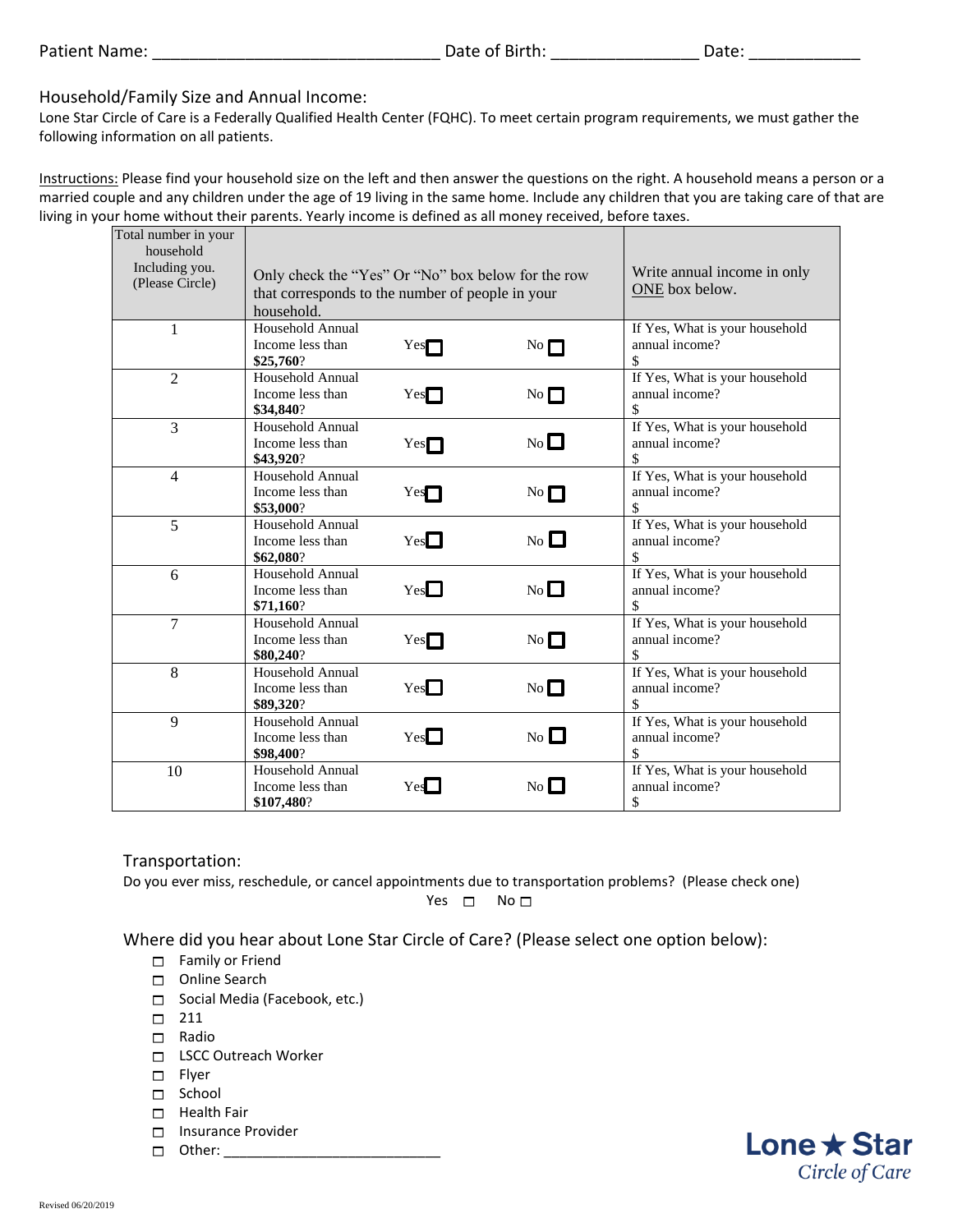

# **Family, Friends, or other Emergency Contact Information**

Please list the family members, friends, or other emergency contacts, if any, whom we may inform about general medical conditions and your diagnosis. Information regarding your medical condition and diagnosis will not be discussed with anyone other than the persons listed below. This form does not authorize the release of medical records to listed persons.

| <b>Name</b>         | <b>Name</b>                                     |
|---------------------|-------------------------------------------------|
|                     | Relationship __________________________________ |
| <b>Phone Number</b> | <b>Phone Number</b>                             |

# **Acknowledgement of Review of Notice of Privacy Rights, Patient Rights & Responsibilities, and Speak Up for Infection Prevention**

I have reviewed the Lone Star Circle of Care's **Notice of Privacy Practices**, which explains how my medical and psychological information will be used and disclosed, the **Notice of Patient Rights & Responsibilities**, which outlines my rights as a patient of Lone Star and defines my expected responsibilities as a LSCC patient, and the Joint Commission Handout **Speak Up**, which explains things I can do to prevent infection. I understand that I am entitled to receive a copy of all/any of these documents. I understand the information stated in the documents and was given an opportunity to ask questions*.*

**Initial** 

# **Acknowledgement of Review of Appointment Policy**

I have reviewed the Lone Star Circle of Care **Appointment Policy**. I understand that I am entitled to receive a copy of this policy. I understand the information stated in the policy, and the importance of keeping my appointments and showing up on time for appointments. *I acknowledge that I agree to abide by this policy and have had an opportunity to ask any questions.*

|                                                                                  |  | Initial $\equiv$ |  |
|----------------------------------------------------------------------------------|--|------------------|--|
|                                                                                  |  |                  |  |
| Signature of Patient or Personal Representative ________________________________ |  |                  |  |
|                                                                                  |  |                  |  |
| Description of Personal Representative's Authority _____________________________ |  |                  |  |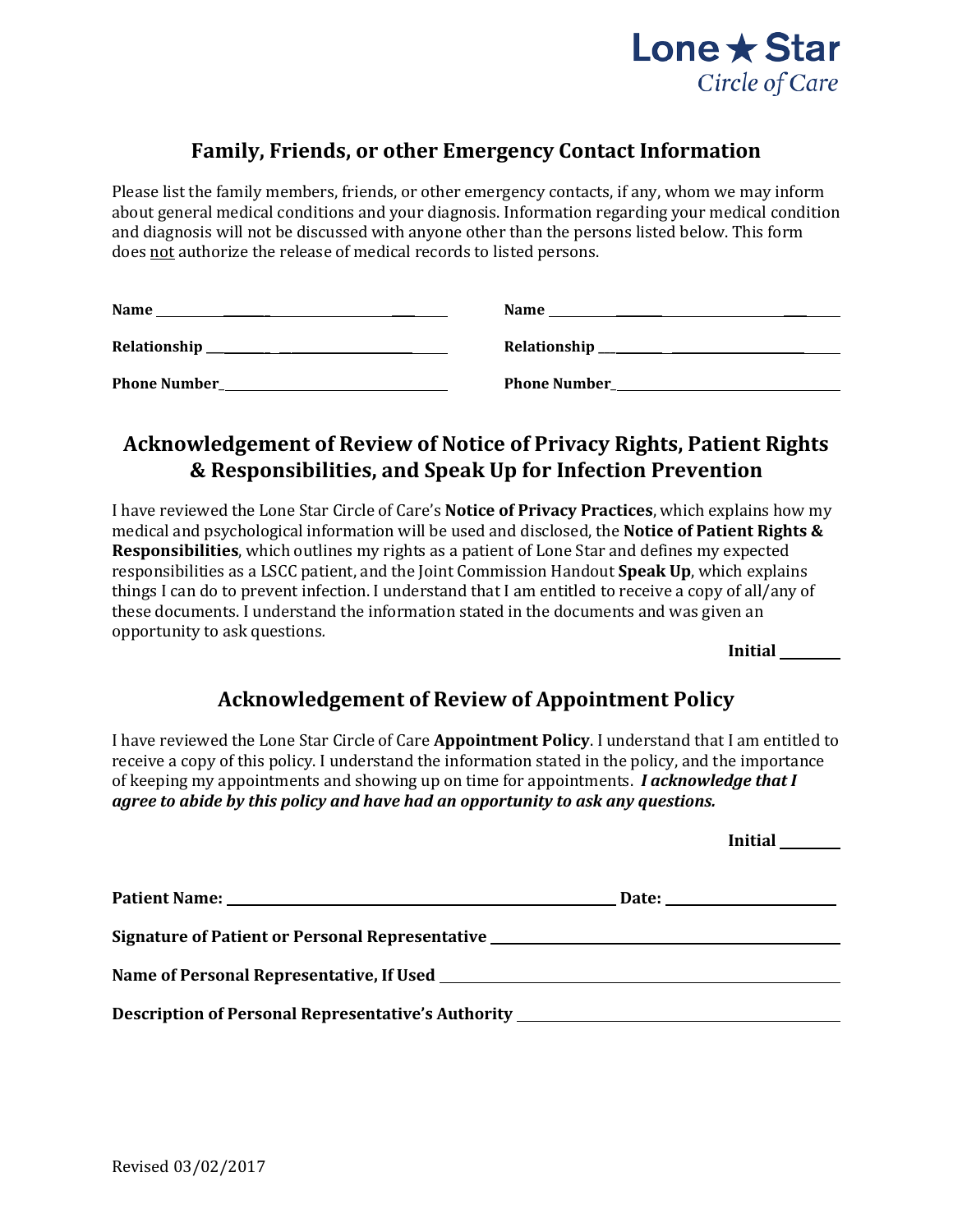

# **Statement of General Consent to Receive Services**

**Patient Name: \_\_\_\_\_\_\_\_\_\_\_\_\_\_\_\_\_\_\_\_\_\_\_\_\_\_\_\_\_\_\_\_\_\_\_\_\_\_\_\_\_\_\_\_\_\_ Date of Birth: \_\_\_\_\_\_\_\_\_\_\_\_\_\_\_\_\_\_**

Lone Star Circle of Care (LSCC) provides services regardless of race, residence, religion, income, ability to pay for services, sex, age, national origin, color, sexual preference, or contraceptive preference.

I understand that medical and other health-related services at LSCC are provided by licensed and certified health professionals, including; physicians, resident physicians, nurse practitioners, physician assistants, midwives, social workers, nurses, dentists, dental assistants and hygienists, optometrists, and health educators. I also understand that, periodically, LSCC serves as a teaching site for nurses, physician assistant students, resident physicians and medical students, whose training is under the supervision of the clinic's professional staff, and that I have the right to refuse to be seen by a health professional trainee.

In the event that a staff member has a serious exposure to my blood or body fluids, I consent to the anonymous testing of any blood samples that I have already provided for evidence of a blood-borne virus infection. I also acknowledge that tests for certain communicable disease may be reportable to public health agencies as required by law. If necessary in the course of my care, I consent for my LSCC healthcare provider to access my medication history, if available, from retail pharmacies.

I understand that LSCC clinics provide ambulatory health care services and do not have the resources for emergency medical care. As an LSCC patient, I understand that I need to go to a hospital emergency room if I have a medical emergency. I understand that by signing below, I am consenting to medical services from LSCC and its providers, including but not limited to, physical exams, screenings and diagnostic tests, lab work, medication administration, and treatment. In the event my LSCC provider refers me to an outside healthcare provider for further diagnosis or treatment, I acknowledge that it is my responsibility to comply with any such referrals.

I understand that an initial routine screening for the Human Immunodeficiency Virus (HIV) may be performed on all patients ages 13-64, unless I exercise my right to decline this screening. Any questions I have about routine HIV screening may be discussed with my provider prior to the test.

*I understand the information above and I voluntarily request and consent to the services of LSCC for myself or the individual for whom I am the parent or legal guardian. I understand that if I am under 18 years old and am unaccompanied by an authorized adult, there is an additional form I must complete to receive care at LSCC. I understand that I will have the opportunity to discuss with my LSCC provider the nature and purpose of recommended treatment or procedure(s), as well as alternative methods. I understand this consent is valid until revoked in writing, which I may do at any time.* 

| Signature of Patient<br>Date   |  | Signature of Consenting Adult<br>Date<br>(Consenting Adult is parent or legal guardian) |  |  |  |  |
|--------------------------------|--|-----------------------------------------------------------------------------------------|--|--|--|--|
| <b>Printed Name of Patient</b> |  | Printed Name of Consenting Adult                                                        |  |  |  |  |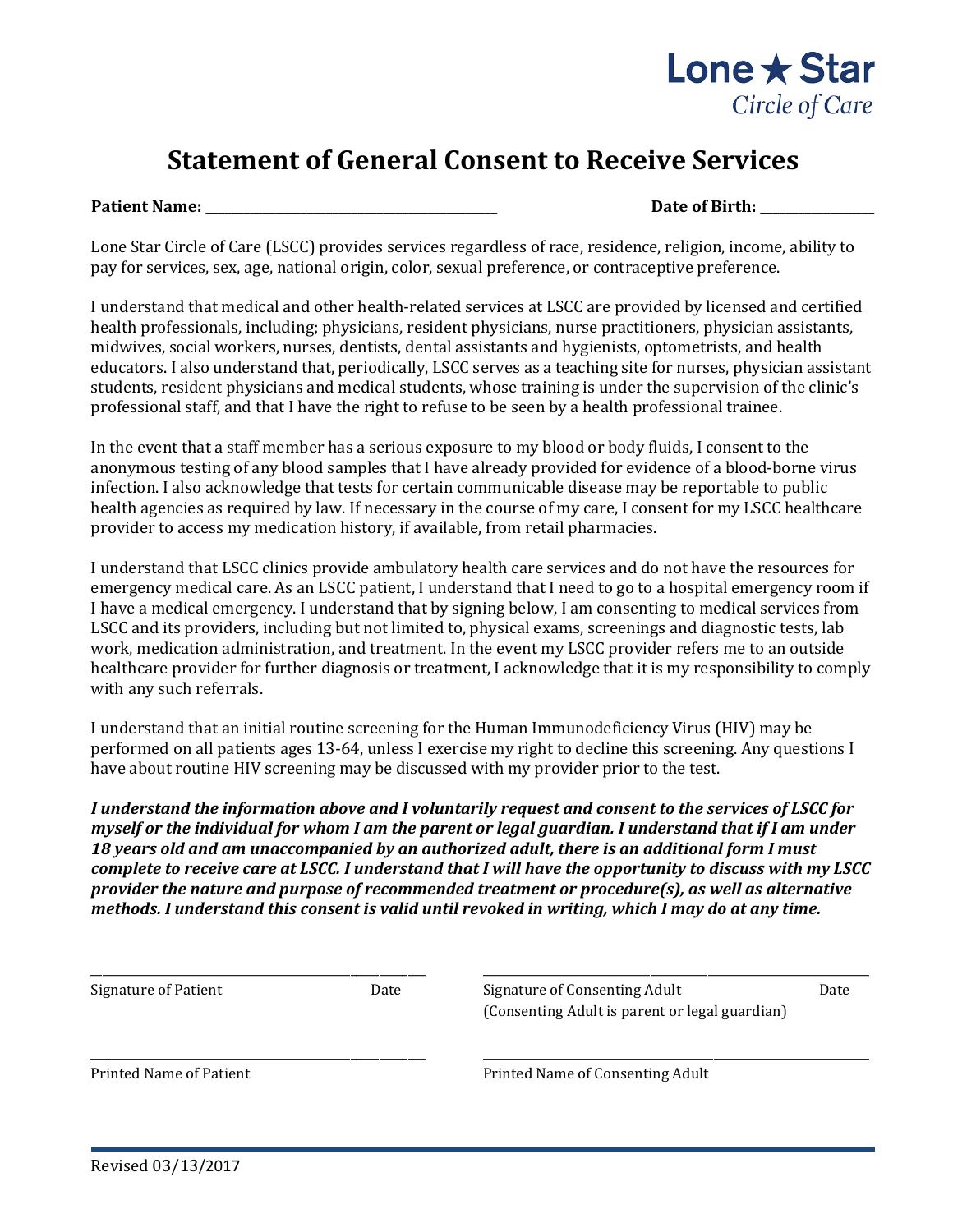

# **Patient Authorization for ICC**

Integrated Care Collaboration (ICC) operates and manages a health information exchange (HIE) known as ICare. ICC participants include health care providers and entities such as doctors and hospitals. Your physician participates in the ICC. Payers of health claims such as Medicaid, Medicare, and private insurers also participate in the ICC. ICC's ICare system was created to help your doctor, and others who participate in your care, share your protected health information (PHI) in a secure way. We can only share your PHI through the ICC if you sign this Patient Authorization for ICC (Authorization).

This Authorization allows us to share your PHI only among ICC participants, each of whom has agreed to protect and secure your health information in accordance with state and federal law, including HIPAA's Privacy and Security rules. Except as explained below, to release your PHI *outside* of the ICC, you may need to sign a separate authorization at your hospital or doctor's office.

The kinds of PHI that may be shared through the ICC include:

- ♦ Diagnosis (disease or problem)
- Clinical treatment summaries & other documents in your medical record
- ♦ Results of lab tests, x-rays & other tests
- Medications (current and in the past)
- ♦ Personal information such as name, address, telephone number, social security number, gender, ethnicity & age
- ♦ Names of providers & dates of services
- Alcohol, drug abuse, mental & behavioral health treatment
- HIV/Acquired Immune Deficiency Syndrome (AIDS) test results & treatment
- Hepatitis B or C test results & treatment
- ♦ Domestic abuse information
- Reproductive health information, including testing & treatment for sexually transmitted diseases (STDs)
- ♦ Genetic test results & treatment
- ♦ Genome information, if provided
- ♦ Family medical history, if provided

By signing this Authorization, you agree that ICC, your health care provider, and other participants in ICC may use and disclose your PHI for the purposes of treatment, payment, and health care operations. ICC may also use your information in aggregated or de-identified forms for population health research and management or otherwise to improve the quality of care received by you and others in our community. For a list of current ICC participants, please go to: [http://icc-centex.org/health-information-exchange/participating-organizations/.](http://icc-centex.org/health-information-exchange/participating-organizations/)

By signing this Authorization, you also acknowledge that you understand that the ICare system is connected to other health information exchanges in Texas and across the country, including the national eHealth Exchange. If you need medical treatment outside of the ICC area, then these connections allow medical professionals to access your PHI. This Authorization allows your PHI to be shared in a new way, through a secured electronic network. It does not change who gets to review your PHI or the kinds of information shared.

You may change your mind and cancel this Authorization. To do so, you must send a cancellation notice directly to your provider or deliver or mail the cancellation notice or letter to:

Integrated Care Collaboration 8627 North Mopac, Suite 140 Austin TX 78759

If you cancel this Authorization, you understand it may take up to 72 hours (3 days) to lock your PHI in the ICare system. You further understand that the cancellation will not affect any actions that have already been taken in reliance on this Authorization.

| Patient Name:                     |                                 |  |  |  |
|-----------------------------------|---------------------------------|--|--|--|
| Signature of Authorized Person:   | Date:                           |  |  |  |
| Name (if different from Patient): | <b>Relationship to Patient:</b> |  |  |  |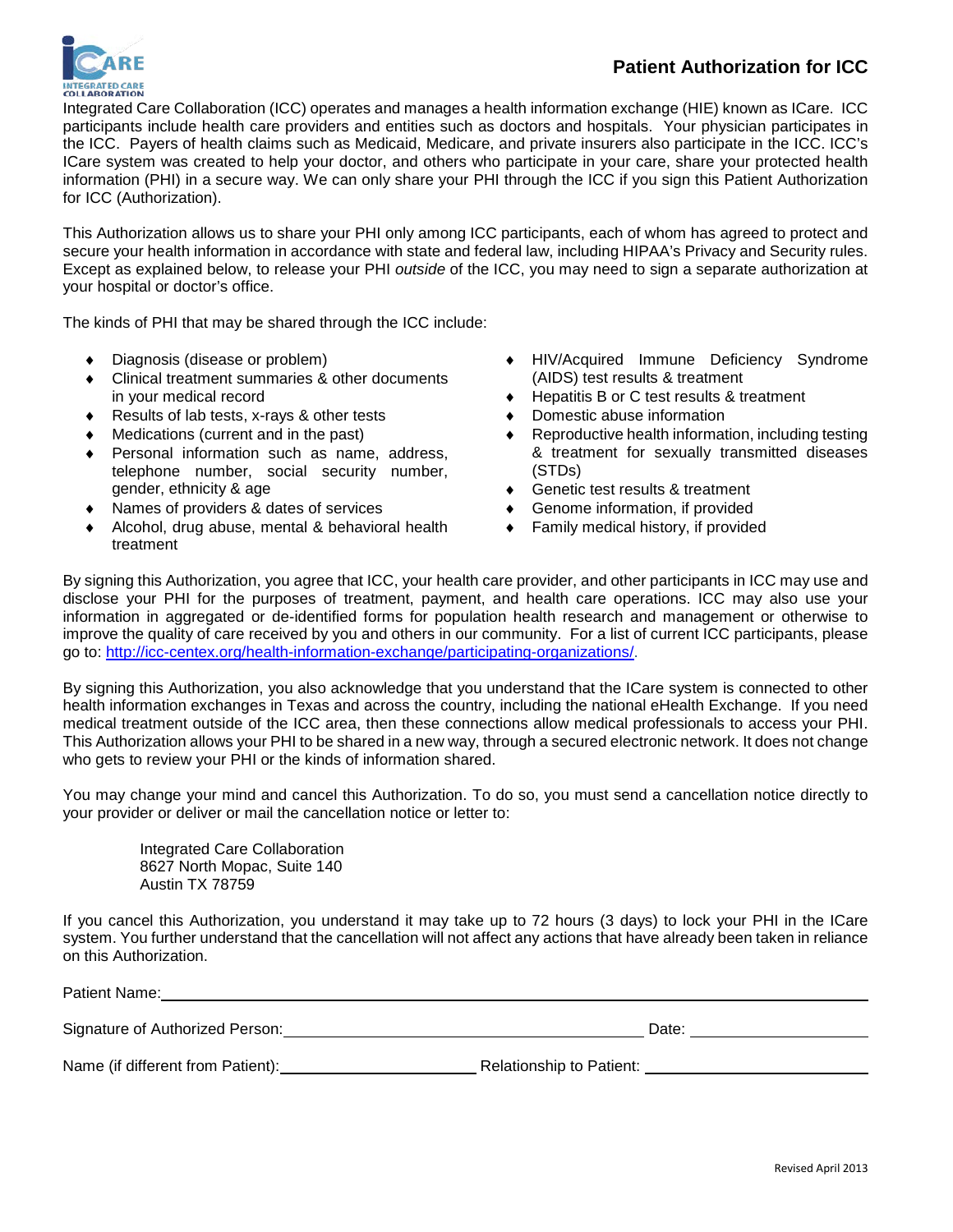

# **LSCC Appointment Policy**

We want to provide you with quality and timely health care. For this reason, we are open until 8 pm at some clinic sites and offer convenient hours on weekends. For us to offer these extended hours of service to all patients, it is important that you keep your scheduled appointments and arrive on time. We have reserved that time especially for you and we want to work together to meet your health care needs.

# **Your appointments are important to your health.**

- x Keep all of your scheduled medical, dental, vision, and behavioral health appointments.
- x Keep and arrive on time for your scheduled program registration/financial screening appointments.
- If you know you cannot keep your schedule appointment, you must cancel it in a timely manner before the appointment so that we may offer it to someone else. Please call 877-800-5722 and give 24 hours' notice for behavioral health appointments, and 2 hours' notice for medical appointments.

# **What happens if you don't come to an appointment or don't cancel or reschedule it with the proper notice ("no-show")?**

- You may be subject to limitations that prevent you from scheduling future appointments with specific providers or service lines.
- Before limiting access to appointments, LSCC will consider your individual circumstances, including whether you have children or other dependents who are patients of LSCC and the history of any cancellations or no-shows for those children or dependents. LSCC will also consider whether limiting access would greatly and negatively affect your health or the health of your family.

# **What happens if you are late?**

- If you are late for your scheduled appointment time, you may experience a longer-than-usual wait time, as we may attempt to work you into the schedule for later that day or with a different provider.
- If we are unable to work you into the schedule for later that day or with another provider, or you decline these options, you may need to reschedule your appointment to another day.
- LSCC reserves the right to decide to reschedule your appointment if you arrive late for your scheduled appointment time.

**We want to be your Health Care Home. Together, we can provide health care that revolves around you.** 

\_\_\_\_\_\_\_\_\_\_\_\_\_\_\_\_\_\_\_\_\_\_\_\_\_\_\_\_\_\_\_\_\_\_\_\_\_\_\_\_\_\_\_\_\_\_\_\_\_\_\_\_\_ \_\_\_\_\_\_\_\_\_\_\_\_\_\_\_\_\_\_\_\_\_\_\_\_\_\_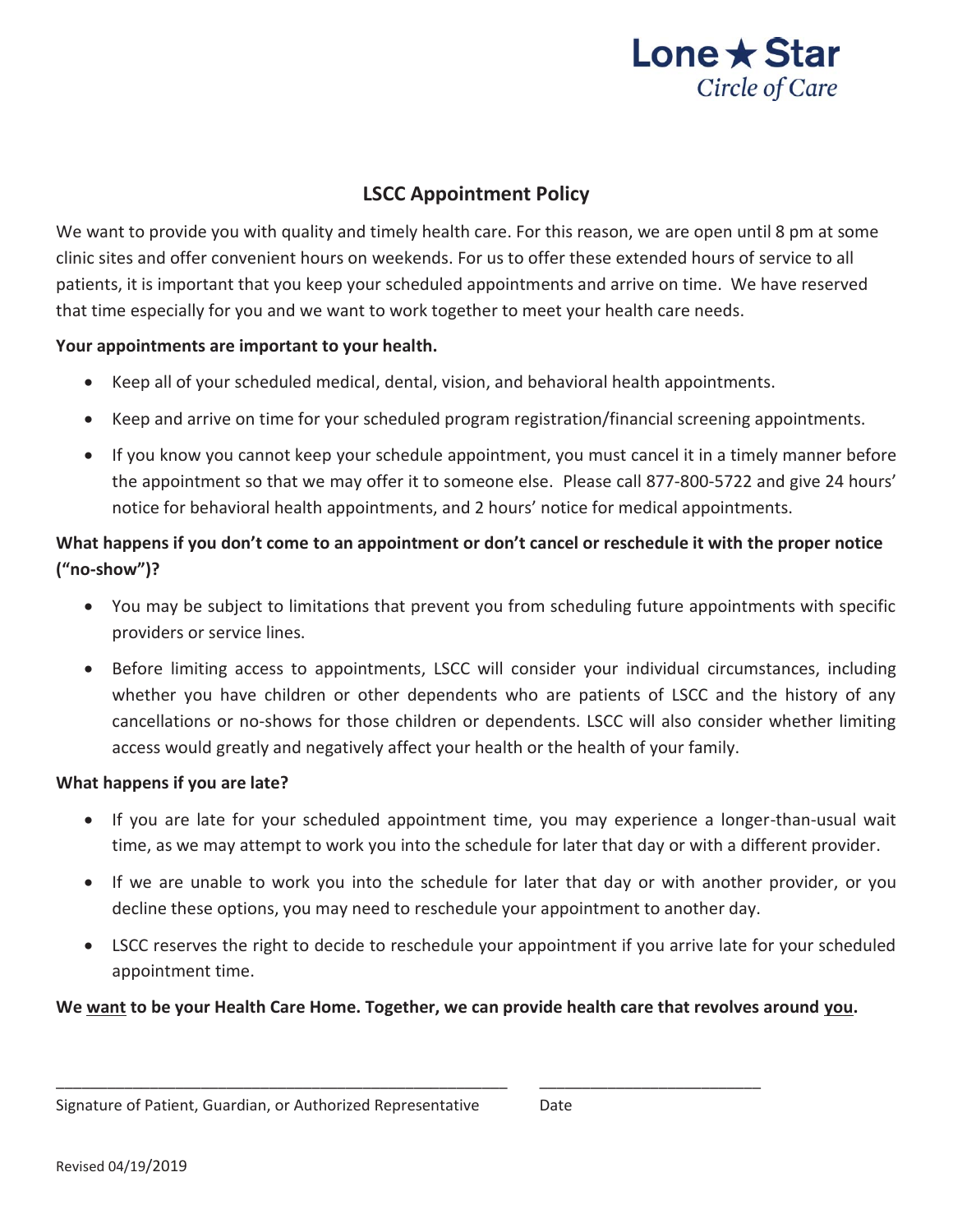

# **Broad Consent to Participate in Future Research**

IMPORTANT: If you have questions while reviewing this form, you can speak with a person who can go over it with you and talk about your concerns. Please ask us about anything in this form that you do not understand, and only agree if you have had all your questions answered and have had enough time to decide.

#### **What are we asking you to do?**

Many research studies ask patients to share health information about them for a single experiment or program. This form is different: we are asking you to share health information about you, including your identified health information (e.g., your name, your date of birth, your zip code), to be used in multiple different research studies in the future. **This is called a "broad consent for future research."**

Lone Star Circle of Care partners with academic and medical universities and institutions, including the University of Houston and the University of Texas, and other researchers, drug and device companies, and biotechnology companies to make it easier for researchers to study your information and improve the health of people like you.

#### **What happens if you say yes?**

If you say "yes" in this form, researchers in the future may use your identifiable information in many different research studies, over a long period of time, without asking your permission again for any specific study covered by this form. This could help science and improve the health and lives of many people.

If you say "yes," Lone Star Circle of Care will store, use and share your identifiable information and may do so for the purpose of medical, scientific and other research, now and in the future, for as long as the information is needed for this purpose. We may share your identifiable information with research, academic, and medical institutions, drug and device companies, biotechnology companies and other researchers and organizations who may be working with these institutions on their research. **However, your personal information will not be published in any study or article.**

#### **What happens if you say no?**

If you say "no," researchers in most cases will have to ask your permission to use your identifiable information in any future research study. Because this may be difficult or impossible, it could make future scientific studies harder to do.

If you do not choose either "yes" or "no" after reading this form or talking to our staff, your identifiable information might still be used for some low risk research without your consent.

This form applies only to research that uses identifying information. Researchers can always use de-identified health information, without getting any person's consent and without asking an ethics committee for permission. De-identified information is health information that has your identifying data (e.g., name, date of birth, address) removed so that you cannot be identified.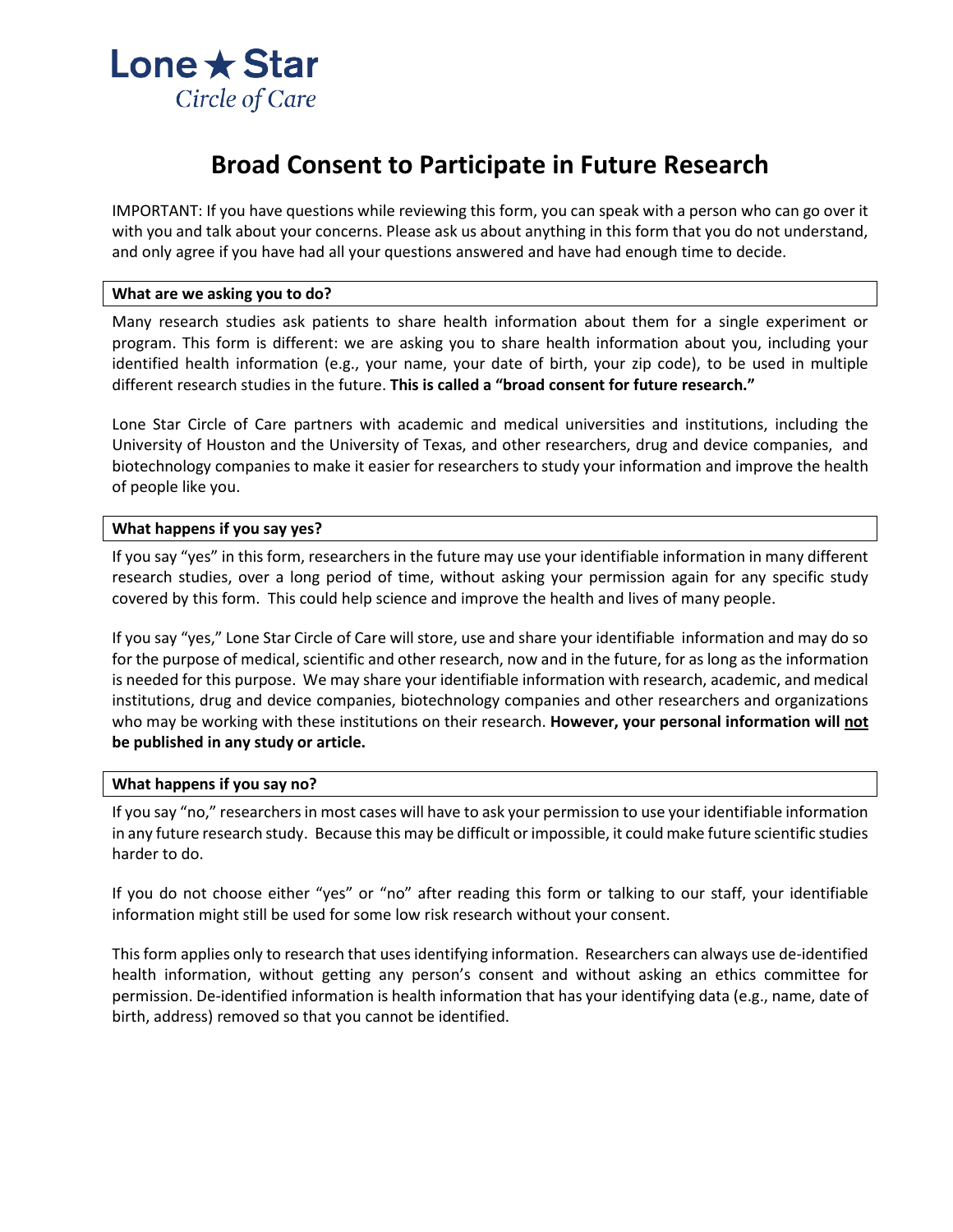

#### **What types of research may be done?**

Possible future research may include the following examples or similar types of research:

- Studying the causes and progression of different diseases and conditions
- Developing and testing methods to diagnose and treat different diseases and conditions
- Research about chronic diseases, such as high blood pressure and diabetes
- Research about mental health diagnosis and treatment
- Research about developmental disabilities
- Research about diet and nutrition
- Research about how social services and community organizations can help improve people's health and wellbeing; for example, how finding housing or obtaining legal services can help people get well
- Family planning and reproductive health research

In most cases you will not be told when your information is used as part of a specific research study. In some cases, you may be contacted for permission to participate in a study for a purpose that is not listed above.

### **Are there risks of harm?**

The main risk in saying "yes" is that your private information could be shared inappropriately. We will do our best to protect your information from going to people who should not have it, including by removing information that could be used easily to identify you. There is some risk of this, but it is very small.

Another risk in saying "yes" is that your identifiable information could be used in a research project to which you might not agree, if you were asked specifically about it. The examples above should help you understand what to expect. Also, an independent research ethics committee will make sure that studies using your information based on this broad consent form are the types of research in the examples above.

### **Are there any benefits?**

You may not personally benefit from saying "yes" in this form. However, your participation will help others by improving our understanding of health and disease, improving health care and treatment, and making care safer and more effective. For example, if a study shows that certain programs can improve people's lives, it can help these programs obtain resources so that more people are helped in the future.

#### **How will my information be protected?**

The personal information that can identify you is protected by federal privacy and security regulations issued under the Health Insurance Portability and Accountability Act ("HIPAA"). This section of this form advises you on your rights under these regulations.

If you say "yes" in this form, we may share your identifiable information with researchers in the future, as described above. We may also share your identifiable information with government and regulatory authorities that oversee research, and with committees and people at the entities conducting the research and in other places whose job is to review and oversee research.

Once we release your information, it may no longer be protected by HIPAA or other privacy laws from being used and shared without your consent.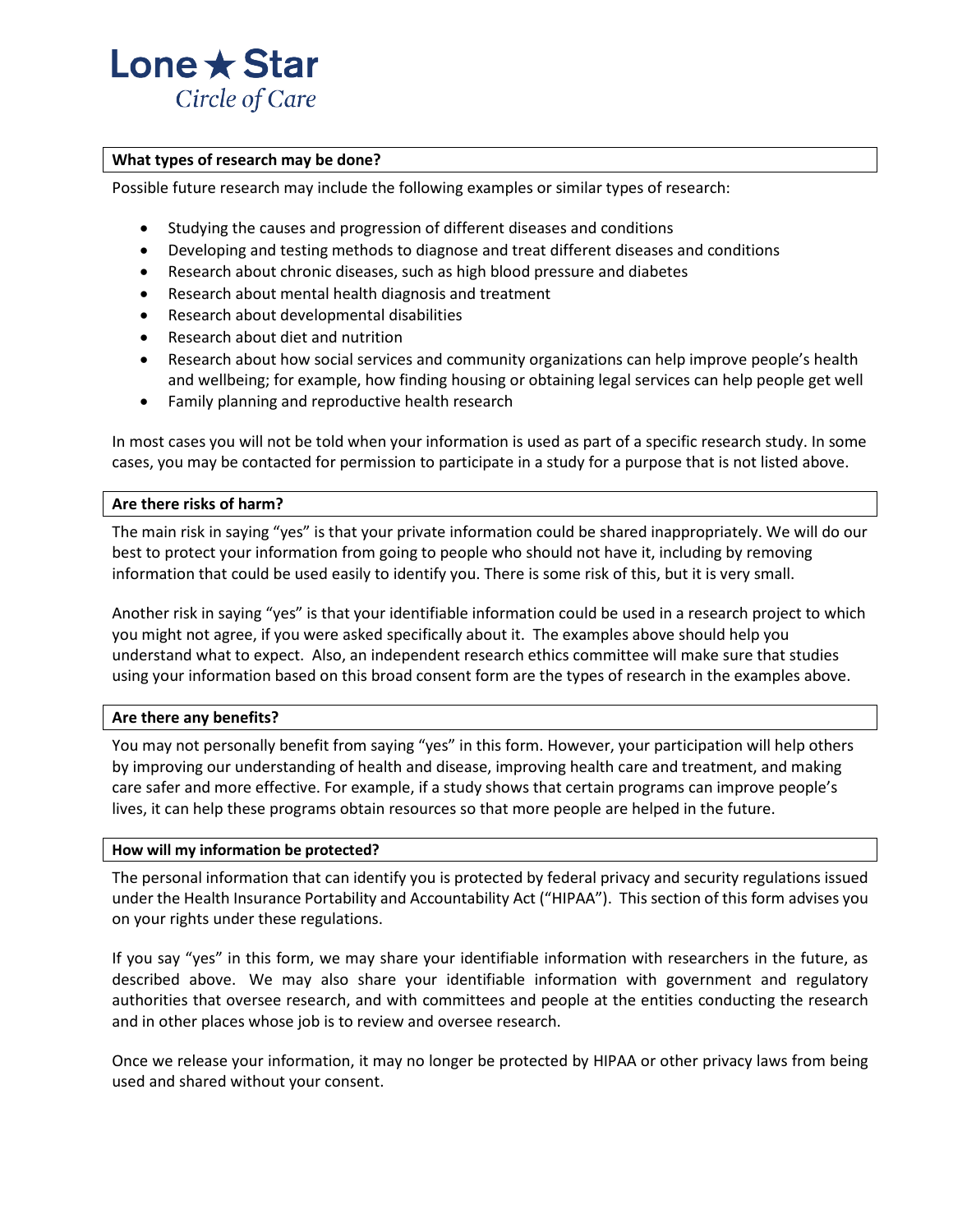

Your permission will last as long as we have a scientific and research need to use and share your identifiable information (including identifiable health information).

Studies that use your identifiable information will not publish information identifying you.

### **If you say no, will this affect your care at Lone Star Circle of Care?**

No. Your consent is totally voluntary. If you say "no," you will not lose any access to health care or benefits because you said "no," and it will not change your relationship with your health care providers. No matter what you decide, your decision will not affect your rights to obtain medical care or other services.

### **Can you change your mind and reverse your decision to give this broad consent?**

If you change your mind, contact the Privacy Officer at (512) 686.0152 or email [privacy@lscctx.org.](mailto:privacy@lscctx.org) Lone Star Circle of Care will not allow new research uses of your identifiable information, but your information may still be used in studies that started before you changed your mind. If your identifiable information has already been given to another researcher, person, institution, or company, it may not be possible to limit their continued and new uses.

If you change your mind, Lone Star Circle of Care may still use your de-identified information in future research studies without your consent.

### **Will it cost anything?**

No. Whether you say "yes," "no," or do not respond to this form, there are no costs to you.

### **Is there any payment or compensation for saying "yes"?**

If you say "yes," your identifiable information may be used to create products or to deliver services, including some that may be sold and/or make money for others. If this happens, there are no plans to tell you, or to pay you, or to give any compensation to you or your family. Most studies do not lead to commercial products or to profit for anyone.

In some cases, you may be contacted to participate in additional research, and these studies may be paid. Those studies will have a separate consent form which you will need to sign.

If your de-identified information is used to create products or deliver services, there are no plans to pay you or give any compensation to you and your family.

### **If You Say "Yes," Will You Learn More about Your Health?**

Because this is a broad consent, there are no plans to tell you about any specific research studies that might be done with your identifiable information, and there are no plans to give you any results from these studies. The results of any research studies will not be put into your medical record.

Whether you say "yes" or "no," Lone Star Circle of Care will continue to provide care for you and that information related to your care will be available in your Lone Star Circle of Care electronic medical record.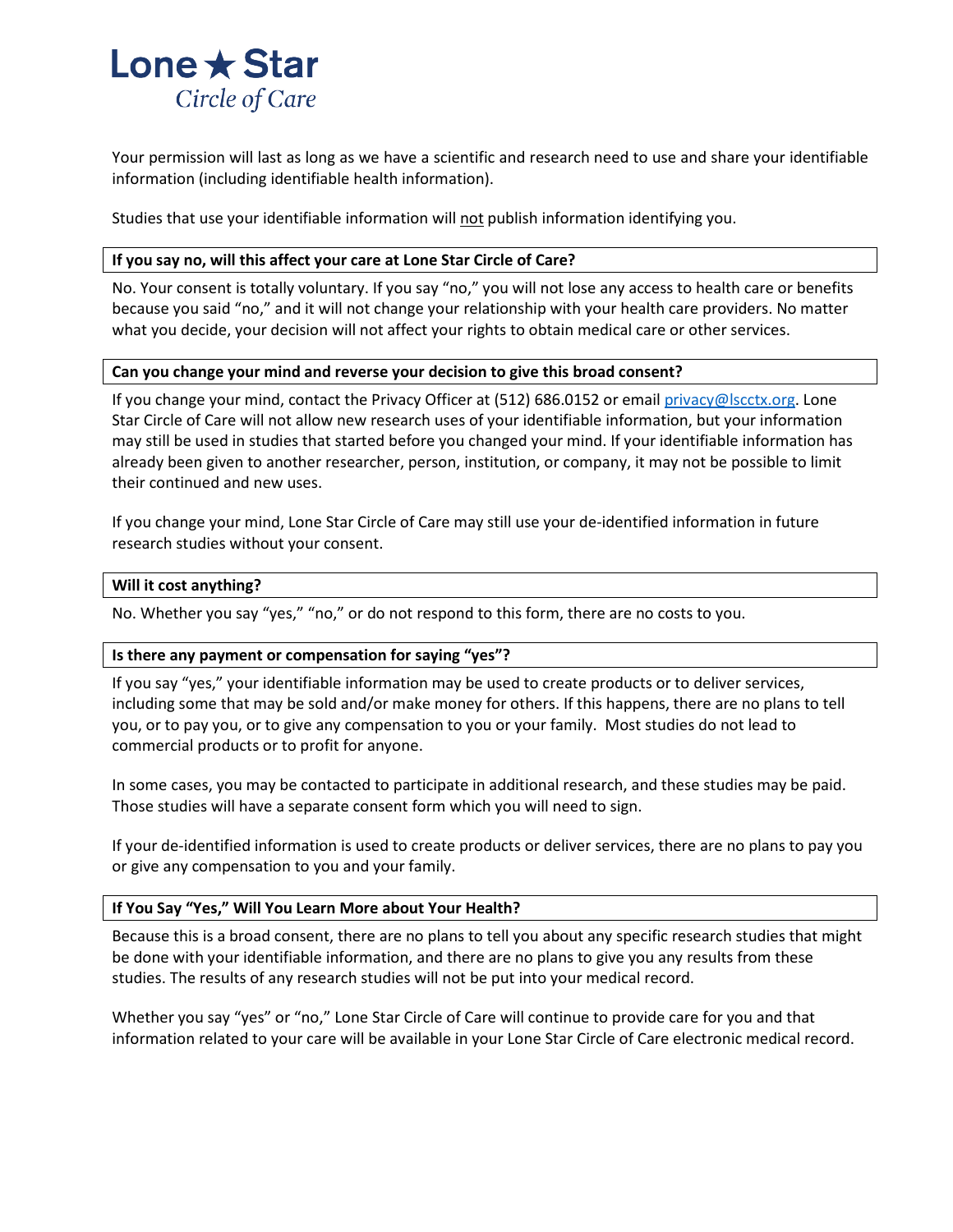

#### **What if you still have questions?**

If you have any questions about this broad consent, please contact the Lone Star Circle of Care Privacy Officer at 512.686.0152 or [privacy@lscctx.org.](mailto:privacy@lscctx.org)

If you want to report or have questions about an injury that you believe you or others have suffered as a result of agreeing to this broad consent, please contact the Lone Star Circle of Care Director of Quality at 512.686.0207.

Please ask us to explain anything in this form that you do not clearly understand. Please think about this broad consent and discuss it with family or friends before deciding to say "Yes" or "No."

#### **If you say "YES"**

- Your identifiable information will be stored, used and shared for the kinds of future research described in this broad consent form, without anyone asking permission for each new study.
- Identifying information may also be removed allowing this "de-identified" information to be used for any future research or other purpose.
- Researchers may contact you again later and ask to store, use and share your identifiable information for research not covered in this form.

#### **If you say "NO"**

- Your identifiable information will not be stored, used, or shared for the research described in this broad consent form.
- However, identifying information may still be removed allowing this "de-identified" information to be used for any future research or other purpose.
- Researchers may contact you again later and ask to store, use and share your identifiable information for research.

#### **If you do not say "YES" or "NO"**

- If you do not mark "yes" or "no" on this form (if you do not return it, or leave it blank), then it will be the same as if you were never asked to make a choice. This means your identifiable information may be used for future research if:
	- $\circ$  The researchers ask you to say yes to a specific research study, and you agree;
	- $\circ$  An ethics committee allows your identifiable information to be used in a study that is low risk to you without asking for your consent; or
	- o Another legal exception applies.
- Identifying information may also be removed allowing this "de-identified" information to be used for any future research or other purpose.
- You may be contacted again later and asked to store, use and share your identifiable information for research, including for this broad consent.